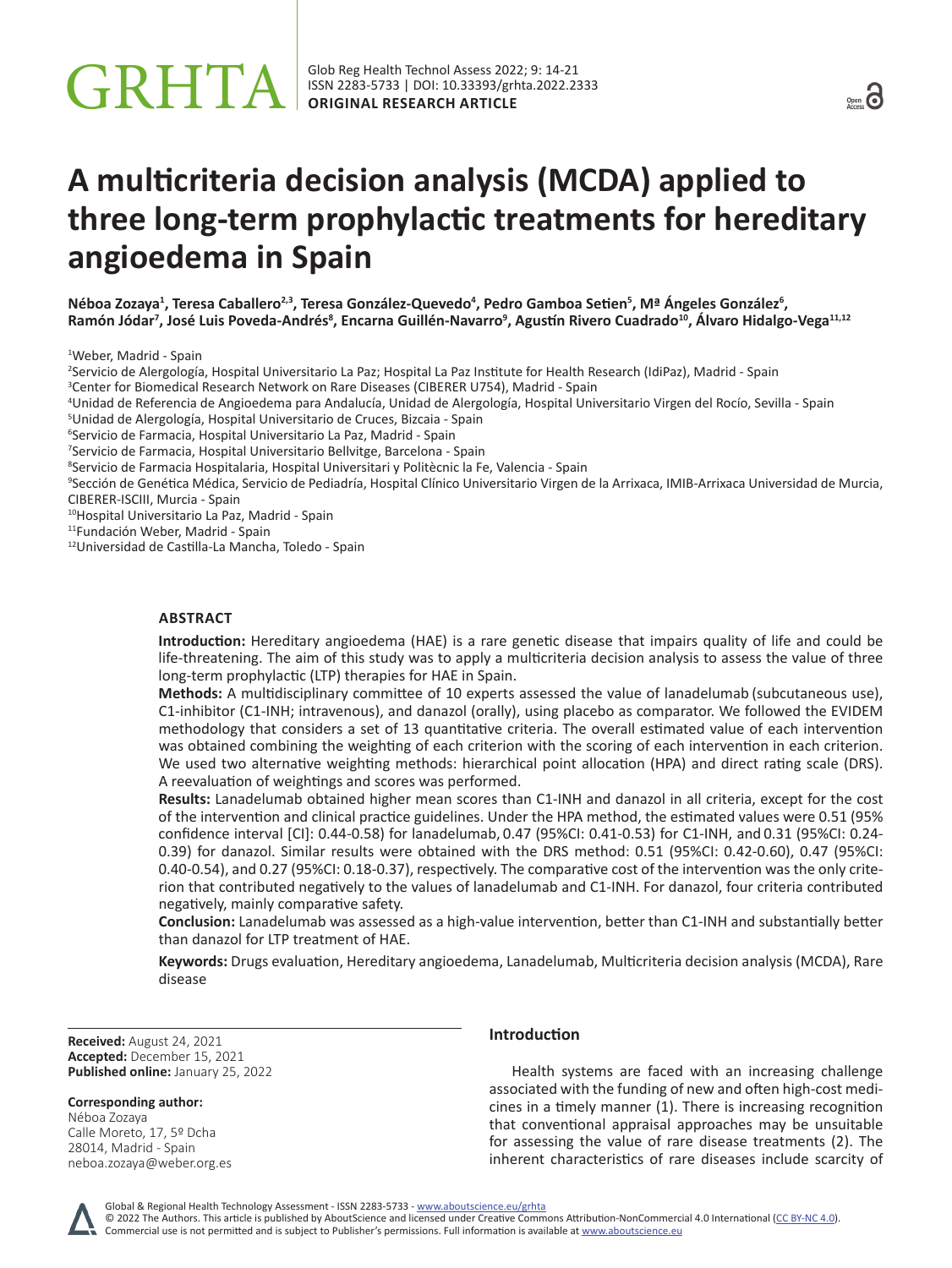knowledge on the natural history of the disease, clinical trials limited by small heterogeneous populations, poor scientific background, little consensus in the endpoints of clinical trials, and uncertainty in cost-effectiveness estimates (3,4).

Given their peculiarities, orphan drugs often fail to meet the cost-effectiveness thresholds established by health technology agencies; hence, there is a debate on whether traditional assessment methods are still appropriate for these products, as they do not consider any criteria other than efficacy, safety, and cost (5,6). Thus, assessment of the value of a drug targeted for a rare disease's treatment should be more holistic, requiring a broader perspective that covers the patient, healthcare system, and societal levels, as well as a wider criteria framework (7-9).

The multicriteria decision analysis (MCDA) is an increasingly used tool that could help in providing a structured, multidimensional, and transparent approach to the evaluation of drugs (10). By explicitly considering a wide range of factors and the contribution of each one of them to the decision-making process, it can be particularly useful for the evaluation of drugs targeted for rare diseases, as a complement to standard economic evaluations and budget impact analyses (9,10).

The multiplicity of issues, including uncertainty and ethical dilemmas, involved in appraising interventions for lowprevalence diseases suggest that MCDA, based on a holistic definition of value, is uniquely suited for decision-making (11). A reflective MCDA methodology that promotes the sharing of diverse perspectives could be useful to incorporate the vision of the different actors involved and to enhance the predictability of the process (12-14).

Hereditary angioedema (HAE) is a lifelong, rare, genetic, debilitating, and life-threatening disease characterized by unpredictable, acute, and recurrent episodes of edema (15). HAE has a significant impact on the lives of patients, both physically and emotionally, affecting their daily activities, work, and school life (16-18). There are several therapies approved by the European Medicines Agency (EMA) for HAE, none of them being curative. The goal of the treatment is to minimize the burden of the disease on patients and to ensure that they can live a life as close as possible to normal (19-21). The aim of long-term prophylactic (LTP) treatment or maintenance treatment is to prevent angioedema attacks from occurring or, at least, to reduce their frequency and severity.

The purpose of this study was to apply a MCDA to assess the value of three LTP therapies for HAE in the Spanish context, from a broad perspective. Specifically, we aimed to assess the value of danazol (the most commonly used standard treatment to date), plasma-derived C1-inhibitor (C1-INH) (Cinryze®) (substitution treatment), and lanadelumab (a new treatment, the only LTP C1-INH approved by EMA at the time of the study). This assessment can provide useful information that could help to make better decisions about the use of any of these three interventions.

## **Methods**

# *Study design*

The current study assessed the value of the three LTP treatments available for HAE, using placebo as comparator for each of them: lanadelumab (subcutaneous administration), C1-INH (intravenous), and danazol (oral). It was designed following published good methodological practices (22,23) on the field-tested Evidence and Value: Impact on Decision-Making (EVIDEM) framework (version 4.0) (24). The EVIDEM framework stimulates structured reflection from stakeholders through a set of 13 quantitative criteria grouped into five domains (CORE Model), regarding the need for intervention (three criteria), the comparative outcomes of the intervention (three criteria), the type of benefit of the intervention (two criteria), the economic consequences of the intervention (three criteria), and the knowledge about the intervention (two criteria).

#### *Panel design and training*

In order to gather insights from a broad range of perspectives, a multidisciplinary panel of 10 experts was invited to participate in a face-to-face MCDA session held in March 2019 in Madrid. Experts were chosen according to their professional profile and experience in the management of HAE, trying to achieve a balanced geographical representation (six different Spanish Autonomous Communities were represented). Experts comprised three allergists, three hospital pharmacists, one national and one regional ex-payer, and two representatives of the Spanish Hereditary Angioedema Association. The session was chaired by the consultancy firm WEBER (Madrid, Spain). WEBER was responsible for training this group of experts on MCDA, explaining them in detail the methodology and its interpretation, and providing examples.

## *Evidence matrix*

A comprehensive literature review was conducted by WEBER to retrieve relevant information for each of the 13 EVIDEM criteria assessed. The available evidence was used to develop an evidence matrix regarding the burden of the disease, its current epidemiology and management in Spain, and the three assessed drugs (summarized in Tab. I). Evidence was obtained from major biomedical literature databases (PubMed/Medline), clinical trial registries, published hospital evaluation reports, clinical practice guidelines (CPGs), and official European and Spanish healthcare evaluation bodies' webpages.

Clinical, safety, and patient-reported outcomes (PROs) evidence for the assessed drugs was obtained from all active controlled randomized clinical trials, observational studies, and product monograph (Summary of Product Characteristics, European Public Assessment Reports) available. Evidence was organized in a descriptive, summarized, and structured way. It was reviewed and validated by the three committee's allergists. The final version of this summary of relevant literature (evidence matrix), which was later shared with the whole experts' panel members during the presential meeting held, comprised a total of 190 bibliographic references.

#### *Criteria weighting and scoring*

Weights represent the trade-off between criteria and thus reveal which aspects of the three compared treatments were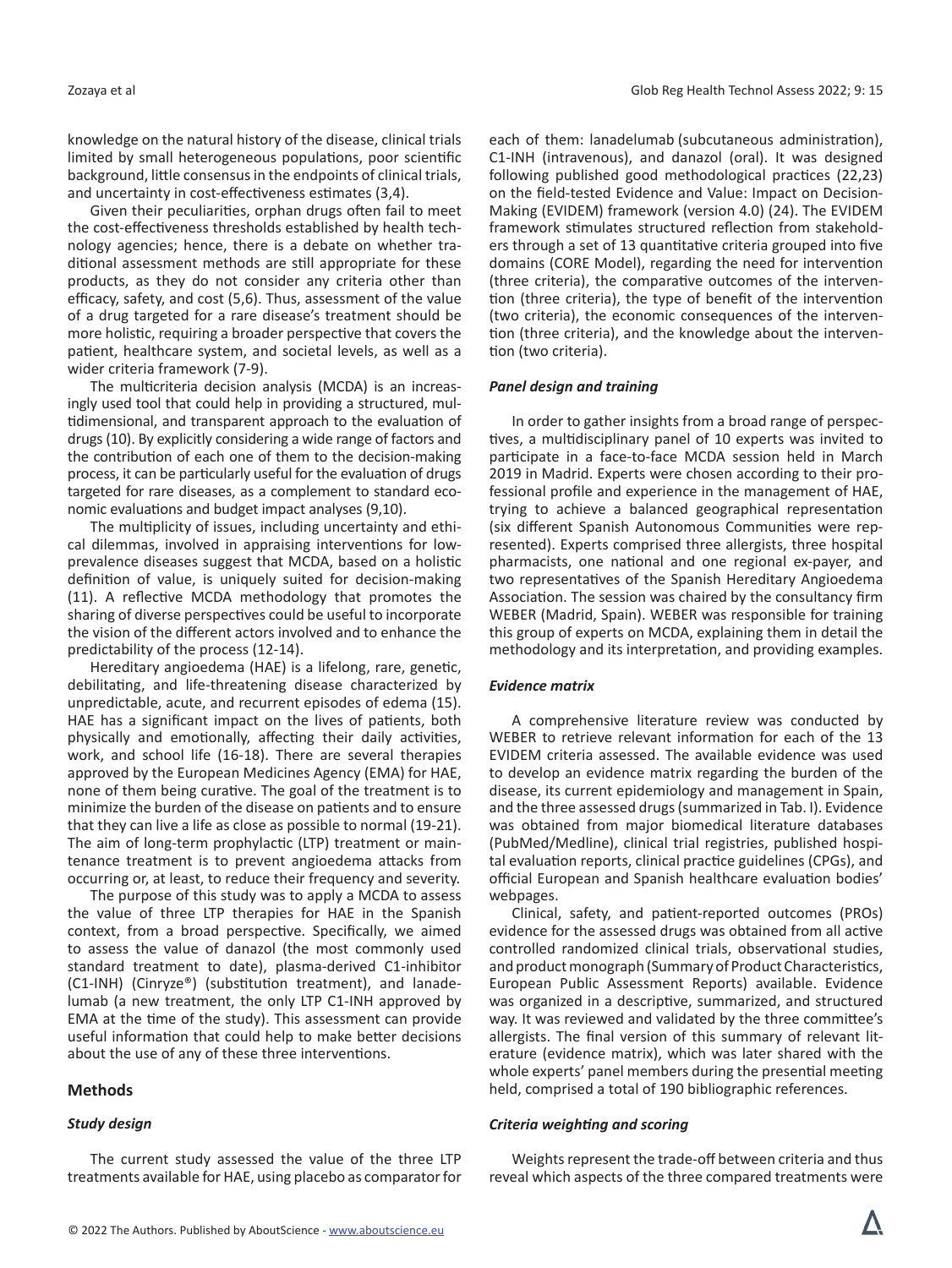the most valued by each panelist. During the session, committee members were instructed to assign weights to each of the 13 criteria of the MCDA model, to explicit their individual perspective on their relative importance, done independently from the assessed interventions. A direct rating scale was used where each participant gave a relative weight per criterion using a nonhierarchical simple 5-point scale (1 = lowest relative importance, 5 = highest relative importance) (22).

To appraise the interventions, committee members were instructed to score each criterion individually, based on the evidence matrix and their own experience and perception. Each expert assigned a score to each of the 13 criteria for the three interventions evaluated. Some of the criteria are defined by EVIDEM as absolute (i.e., severity of the disease), while others are defined as relative, as they are used to compare different alternatives (i.e., effectiveness). The scores ranged from 0 to 5 when the criterion was absolute, and from –5 to 5 when it was relative to a comparator. At the time of this study, we did not identify any head-to-head or indirect comparisons of any of the assessed drugs. For this reason, the comparators adopted were those used in the pivotal clinical trials of the respective interventions (placebo).

#### *Data analysis*

The overall MCDA estimated value of each drug was obtained by means of an additive linear model that combined all criteria value contributions. The value contribution of each criterion was calculated as the product of its individual normalized weight and score of each intervention in each criterion. The maximum possible overall value was +1 and the minimum –1. In particular, the following formula was used:

$$
V = \sum_{x=1}^n V_x = \sum_{x=1}^n \left( \frac{w_x}{\sum W_n} S_x \right)
$$

where *V* is the total estimated value,  $V_{\mathbf{x}}$  the value contribution of the criterion  $x$ ,  $W_{x}$  the weighting of the criterion  $x$ ,

∑*W*<sub>n</sub> the sum of all weights, and *S*<sub>x</sub> the normalized scoring of criterion *x* (in a scale from  $-1$  to 1, by dividing the score by 5, which is the maximum possible value).

#### *Scenario analysis*

An alternative weighting method (100 points allocation) was applied to test whether the total estimated values of the assessed drugs would change under a different preference elicitation approach. Each panelist distributed 100 points between the five domains of the framework, according to their relative importance (the greater the importance, the more points), and then distributed 100 points between the criteria included in each domain. Normalized weights were obtained.

To address structural uncertainty, a scenario analysis was also conducted to better understand whether the results from the MCDA exercise would differ by using a different set of criteria. This is done in accordance with the EVIDEM methodology, which suggests a flexible and adaptive approach to the context of decision-making (22,24). In this scenario analysis, the criterion "Expert consensus/clinical practice guidelines" was omitted, under the basis that it may penalize innovative treatments that have not yet been included in the CPGs for timing reasons.

## **Results**

Participants assigned the highest weight to disease severity, with the greatest consensus  $(4.50 \text{ points } \pm 0.71)$ standard deviation [SD]), followed by comparative safety/tolerability, type of therapeutic benefit, and quality of evidence (4.10 points  $\pm$  [0.74-0.88]). The lowest mean weights were assigned to expert consensus/clinical practice guidelines and size of affected population, both with 2.80 points. The greatest variability in the range of responses occurred in the size of affected population (SD: 1.40), followed by unmet needs (SD: 1.20) (Fig. 1).

|                                               |              | Min  | Max  |
|-----------------------------------------------|--------------|------|------|
| Disease severity                              | 4.50         | 3.00 | 5.00 |
| Size of affected population                   | 2.80<br>3.90 | 1.00 | 5.00 |
| Unmet needs                                   | 4.00         | 1.00 | 5.00 |
| Comparative effectiveness/Efficacy            | 4.10         | 3.00 | 5.00 |
| Comparative safety/Tolerability               |              | 3.00 | 5.00 |
| Comparative Patient-perceived Health/PRO      | 4.00         | 3.00 | 5.00 |
| Type of preventive benefit                    | 3.80         | 2.00 | 5.00 |
| Type of therapeutic benefit                   | 4.10         | 3.00 | 5.00 |
| Comparative cost of intervention              | 3.90         | 3.00 | 5.00 |
| Comparative other medical costs               | 3.10         | 2.00 | 4.00 |
| Comparative non-medical costs                 | 2.90         | 2.00 | 4.00 |
| Quality of evidence                           | 4.10         | 3.00 | 5.00 |
| Expert consensus/Clinical practice quidelines | 2.80         | 1.00 | 4.00 |

**Fig. 1 -** Results of panelists' weights in the multicriteria decision analysis. PRO: patient-reported outcome. Mean weights are used.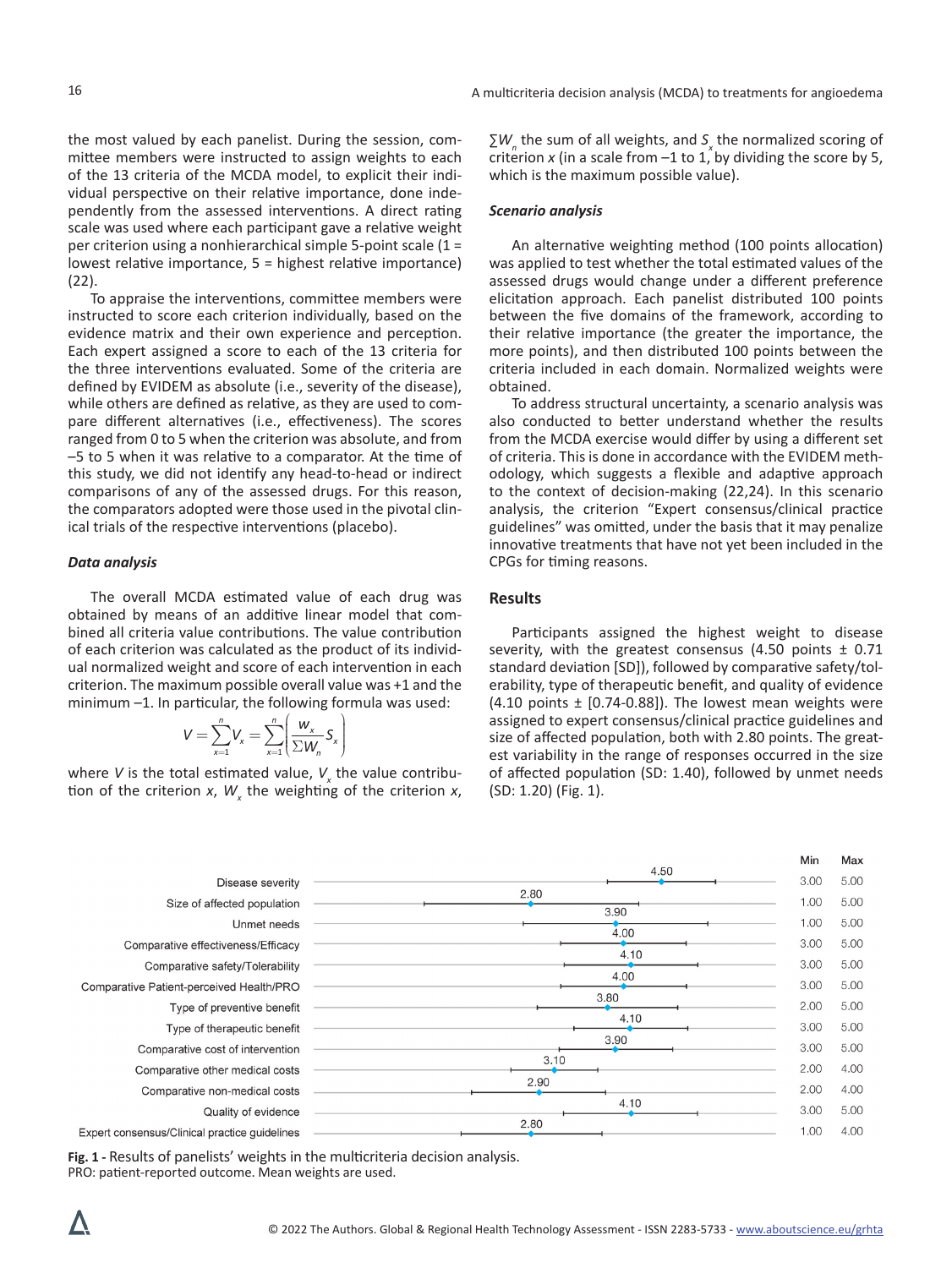## *Scoring of interventions*

Lanadelumab obtained higher mean scores than the C1-INH and danazol in all criteria, except for the cost of the intervention and CPG (Fig. 2). Efficacy obtained the highest mean score with a high degree of consensus (4.10 points ± 0.57), followed by type of preventive benefit (3.95 points  $\pm$ 0.50). Lanadelumab was perceived as a valuable drug in terms of patient's quality of life (mean scores for the PRO criterion: 3.80 points ±0.79). The comparative cost of the intervention was the only criterion where lanadelumab obtained a negative average score (–3.8 ±0.92), considering an average cost per patient of €224,000 in the first year of treatment and €194,000 in the following years. At the time of the study, the approval of a marketing and reimbursing price for lanadelumab had not been yet established in Spain, so a hypothetical price was used based on proprietary data supplied by the manufacturer. The other two cost criteria were scored positively: other healthcare costs (2.85  $\pm$  1.42) and non-healthcare costs (3.55 ± 0.69), representing a belief that the implementation of this drug generates an offset effect. The quality of the evidence supporting lanadelumab was perceived as very good by panelists (3.60  $\pm$  0.70). By contrast, CPG was scored close to 0, representing the fact that CPGs had not been updated with the latest innovation therapies and therefore did not include lanadelumab at the time of the study. The greatest variability occurred in the comparative safety profile (SD: 2.67).

For the C1-INH, efficacy was the criterion with the highest mean score, with a high degree of consensus (3.50 points  $\pm$  0.53), followed by CPGs (3.40 points  $\pm$  1.17) (CPGs place C1-INH as first-line treatment). The only criterion with a negative score was also the comparative cost of the intervention vs. placebo (–2.50 ±0.97), considering an average annual cost per patient of between €112,000 and €148,000. The other two cost criteria were scored positively. The greatest variability also occurred in the comparative safety profile (SD: 2.69), while the highest consensus was found in quality of the evidence (SD: 0.42).

For danazol, the highest score was also given to the efficacy criterion (3.0 points  $\pm$  1.33). The panelists emphasized that danazol is only effective in some subgroups of patients whose disease can be controlled by low doses of the drug. Four of the criteria were negatively scored vs. placebo: safety, comparative cost of intervention, other medical costs, and nonmedical costs. The lowest score was given to the comparative safety profile of danazol vs. placebo, with a high consensus (–3.50 ±0.71). It was linked with the frequent adverse effects associated with danazol (25-27). The intervention cost was scored close to 0 (-0.60  $\pm$  0.70), due to the low annual cost of this oral treatment (about €70 per patient annually in Spain). By contrast, other medical costs were scored negatively with a large variability (-1.10 ±2.69), because of potential increases in hospitalizations, medical visits, etc., due to the lower control of the disease and the poor safety profile of danazol.

## *Overall total value*

Lanadelumab obtained a mean total value estimate of 0.506 points (95% CI: 0.437-0.576), which was higher than the value obtained by C1-INH (0.466 [95% CI: 0.408 – 0.523]) and much higher than the one obtained by danazol (0.272 [95% CI: 0.187-0.356]) (Fig. 3).

Differences among stakeholders were observed. Patients were the group who valued lanadelumab the highest (0.591 points), followed by physicians (0.523 points), while pharmacists were the group who valued it the lowest (0.448). The greatest consensus was found among patients and physicians (SD: 0.023 and SD: 0.036, respectively), showing the patient and clinical perceived benefit of lanadelumab. By contrast, the lowest consensus was obtained for hospital pharmacists (SD: 0.202).

#### *Scenario analysis*

In the first scenario analyses, the use of an alternative weighting method (100 points allocation) resulted in changes of 0.5% in the overall value estimates for lanadelumab (0.509 in the alternative method vs. 0.506 in the base case scenario); 1.6% in the value for the C1-INH (0.473 vs. 0.466) and 14.9% in the value for danazol (0.312 vs. 0.272). The main explanation for those changes is given by the difference of weights provided for disease severity (13% on the alternative method vs. 9% on the base case), comparative patient-perceived



**Fig. 2 -** Mean scores of each intervention.

C1-INH: C1-inhibitor; PRO: patient-reported outcome.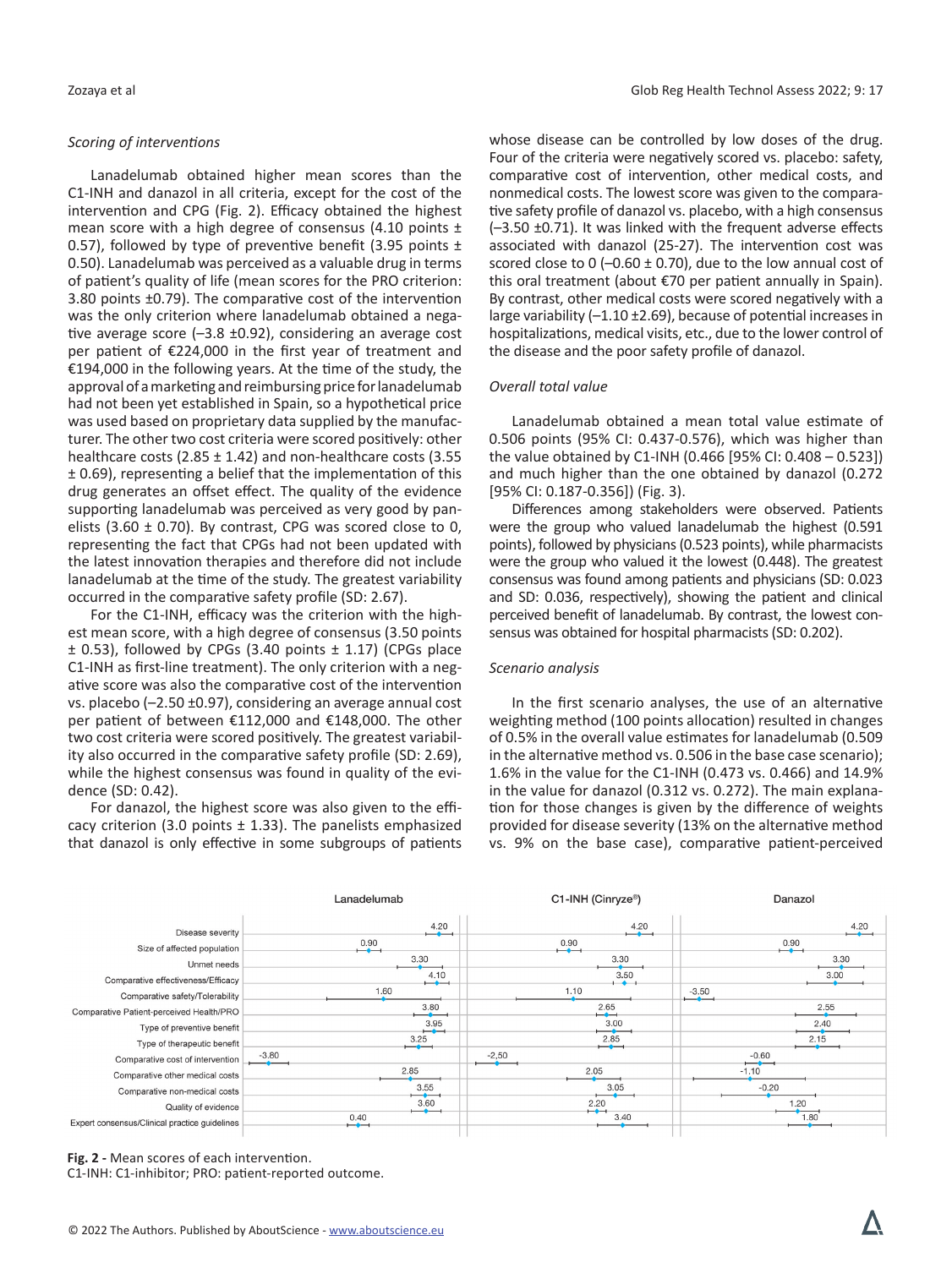

**Fig. 3 -** Mean value contribution of each intervention.

C1-INH: C1-inhibitor; MCDA: multicriteria decision analysis; PRO: patient-reported outcome.

health/PRO (6% vs. 8%) and comparative nonmedical costs (4% vs. 6%).

The second scenario analysis consisted of the exclusion of the GPC criterion from the base case criteria set. This was done as, at the time of the meeting, lanadelumab was not yet included in any GPC, given Food and Drug Administration (FDA) approval had not been obtained. This change resulted in an increase of the mean value estimated for lanadelumab (0.533 vs. 0.506) and a decrease for the C1-INH (0.451 vs. 0.466) and danazol (0.267 vs. 0.272).

## **Discussion**

To our knowledge, this is the first MCDA applied to three treatments with different routes of administration for a rare disease. The results suggest that lanadelumab, a new prophylactic treatment for HAE, is perceived as a high-value intervention (0.51 points), better than the C1-INH (0.47 points) and substantially better than danazol (0.27 points).

The estimated values of lanadelumab and the C1-INH were similar or slightly above the values obtained for other innovative drugs to which the MCDA-EVIDEM framework was applied (between 0.33 and 0.51) (11,14,28-32). However, the value estimates in this study are not intended to be used in a prescriptive manner, and the valuation obtained is neither generalizable to other comparators nor lasting over time.

Disease severity, quality of evidence, and type of therapeutic benefit were the highest-ranked criteria for panelists. However, we observed notable differences between different types of stakeholders (in weighting, scoring, and understanding of the methodology). Although the study did not have the power to measure variations across categories of stakeholders, a subgroup analysis suggests that patient representatives tended to assign higher weights to disease severity than other panelists and lower weights to comparative costs, and this highlights the importance of applying a multidisciplinary perspective to this context.

The comparative cost of the intervention was the only criterion where lanadelumab obtained a negative average score. The other two cost criteria were scored positively, suggesting that the treatment could produce savings on other healthcare costs and non-healthcare costs. The latter may be associated with the potential reduction of working or teaching hours lost due to the better control of the disease and the more appropriate route of administration and posology. This highlights the need to assess the value from a holistic point of view that takes into account other related costs from a social perspective.

The literature about MCDA methodology suggests that it is increasingly being used in the context of appraising orphan drugs (9,33). It has been field-tested and implemented in various real-world settings, including Spain, where the HTA body in Catalonia has explored its suitability to appraise orphan drugs (12,34). We have used the EVIDEM methodology, an open-source, collaboratively developed MCDA framework designed to appraise the holistic value of healthcare interventions. It has been considered as a flexible approach with the potential to assist in decision-making about reimbursement for orphan drugs (9). However, according to some experts, further research regarding its application must be conducted (35).

This study has some limitations: (1) Inherent limitations of the EVIDEM approach: a fixed set of criteria which may exclude relevant criteria while considering nonrelevant criteria, such as CPGs. (2) The 10-member panel could be considered small to be regarded as representative at a national level. Nevertheless, the number of experts included is in line with that in other MCDA studies carried out for a specific intervention (8-19 experts) (11,28,29). (3) The analysis involves some cognitive complexity, especially because several drugs were evaluated simultaneously. This has potentially led to response inconsistencies, detected during the meeting, which were corrected, yielding more consistent and reliable results. Inconsistencies have been also detected in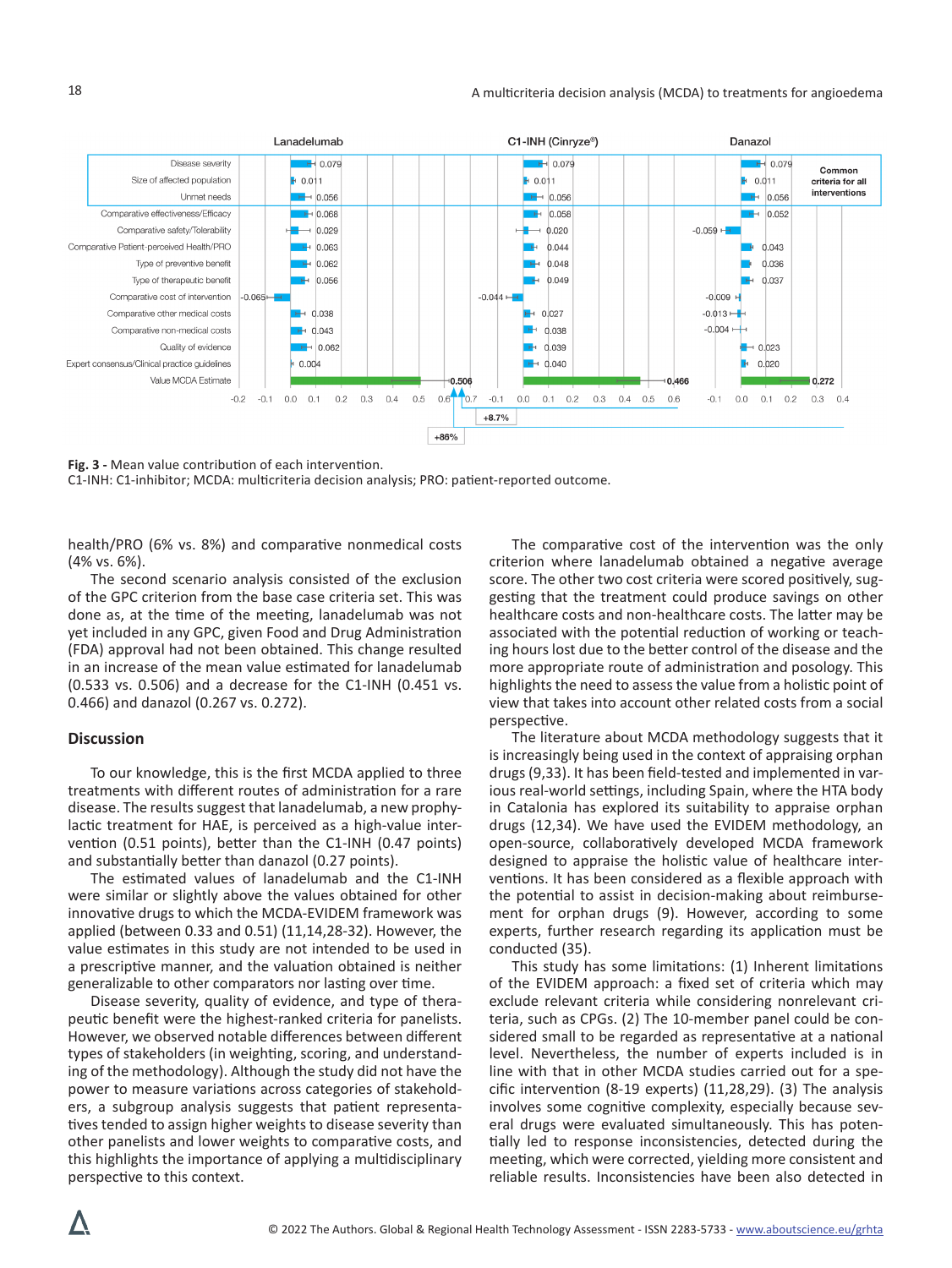$\boldsymbol{\nabla}$ 

| Domain                                      | <b>Criteria</b>                                                | Lanadelumab                                                                                                                                                                          | C1-INH (human)                                                                                                                                                                                                                                                                                                   | Danazol                                                                                                                                                 |  |  |
|---------------------------------------------|----------------------------------------------------------------|--------------------------------------------------------------------------------------------------------------------------------------------------------------------------------------|------------------------------------------------------------------------------------------------------------------------------------------------------------------------------------------------------------------------------------------------------------------------------------------------------------------|---------------------------------------------------------------------------------------------------------------------------------------------------------|--|--|
| Need for<br>intervention                    | 1. Disease<br>severity                                         | increases. Psychological burden.                                                                                                                                                     | Clinical characteristics of the disease (attacks of swelling and laryngeal attacks). HAE can impair<br>patients' ability to perform daily activities and this effect becomes more pronounced as pain severity                                                                                                    |                                                                                                                                                         |  |  |
|                                             | 2. Size of<br>affected<br>population                           | Prevalence of HAE patients aged 12 years or older requiring long-term preventive treatment in Spain:<br>~0.95-1.74/100,000 inhabitants (between 392 and 720 patients).               |                                                                                                                                                                                                                                                                                                                  |                                                                                                                                                         |  |  |
|                                             |                                                                |                                                                                                                                                                                      | 3. Unmet needs No curative treatment exists for HAE. Therapy recommendations of WAO.                                                                                                                                                                                                                             |                                                                                                                                                         |  |  |
| Comparative<br>outcomes of<br>intervention  | 4. Comparative<br>efficacy                                     | HELP study: RCT. Reduction<br>effectiveness/ of attacks (73% to 87%)<br>compared with placebo, and<br>reduction of attack severity.                                                  | Crossover RCT prophylactic treatment: RCT: HAE attacks occurred in<br>Reduction of frequency (mean 6.26 vs. 2.2% of patients with danazol<br>12.73 attack over 12 weeks), severity,<br>and duration of HAE attacks.                                                                                              | vs. 93.6% with placebo.                                                                                                                                 |  |  |
|                                             |                                                                |                                                                                                                                                                                      | Single-arm, open-label extension<br>study: decrease in monthly rate of HAE<br>attacks (0.47 vs. 4.7 attacks/month).                                                                                                                                                                                              |                                                                                                                                                         |  |  |
|                                             | 5. Comparative<br>safety/<br>tolerability                      | The majority (98.5%) of<br>adverse events in HELP study<br>were mild to moderate in<br>severity.                                                                                     | The majority of adverse events<br>reported in the pivotal trials were of<br>mild or moderate severity.                                                                                                                                                                                                           | Significant potential risks and<br>an unfavorable adverse event<br>profile.                                                                             |  |  |
|                                             | 6. Comparative<br>patient-<br>perceived<br>health/PRO          | Patients-improved HRQoL<br>(Angioedema Quality of Life<br>questionnaire). Subcutaneous<br>route.                                                                                     | Improvement in HRQoL (SF-36<br>scores). Intravenous route.                                                                                                                                                                                                                                                       | Inferior in HRQoL to alternative<br>treatments such as C1-INH.<br>Orally.                                                                               |  |  |
| Type of<br>benefit of<br>intervention       | 7. Type of<br>preventive<br>benefit                            | More patients in the<br>were attack-free than placebo historical rates.<br>(39-44% vs. 2%).                                                                                          | Extension study: significant reduction<br>lanadelumab treatment group in the frequency of attacks against                                                                                                                                                                                                        | Pivotal clinical trial and in<br>clinical practice: danazol<br>is effective in reducing the<br>number of HAE attacks.                                   |  |  |
|                                             | 8. Type of<br>therapeutic<br>benefit                           | Lanadelumab does not cure<br>and frequency of HAE attacks. attacks.                                                                                                                  | C1-INH does not cure HAE, but reduces Danazol does not cure HAE, but<br>HAE, but reduces the severity the severity and frequency of HAE                                                                                                                                                                          | reduces the proportion of HAE<br>attacks.                                                                                                               |  |  |
| Economic<br>consequences<br>of intervention | 9. Comparative<br>cost of<br>intervention                      | price: data supplied by the<br>manufacturer): €224,000 in<br>the first year and €194,000 in<br>the following years.                                                                  | Cost per patient (hypothetical Annual cost per patient: between<br>€112,000 and €148,000.                                                                                                                                                                                                                        | Annual cost per patient in<br>Spain: approx. €70.                                                                                                       |  |  |
|                                             | 10. Comparative                                                |                                                                                                                                                                                      | HAE attacks can require emergency care or hospitalization, imposing a costly burden on health systems.<br>The health cost of the patient with HAE depends on the severity of the attacks (a severe attack costs 20<br>times more than a mild attack, and a moderate attack three times more than a mild attack). |                                                                                                                                                         |  |  |
|                                             | other medical<br>costs                                         | Lanadelumab reduced the<br>number of moderate or<br>serious attacks by between<br>70% and 83% vs. placebo.                                                                           | C1-INH reduced the number of serious  The long-term use of danazol<br>attacks by 32% vs. placebo.                                                                                                                                                                                                                | is associated with important<br>adverse events.                                                                                                         |  |  |
|                                             | 11. Comparative                                                | The indirect cost for acute attacks was estimated at $\epsilon$ 11.2 when the treatment was subcutaneous with<br>icatibant; 43% of the indirect cost was due to productivity losses. |                                                                                                                                                                                                                                                                                                                  |                                                                                                                                                         |  |  |
|                                             | nonmedical<br>costs                                            | Lanadelumab trials: more<br>attack-free days per month<br>than placebo (21% more).                                                                                                   | C1-INH trials: days without swelling<br>were 10 vs. 30 with placebo.<br>(Attack-free days were not analyzed).                                                                                                                                                                                                    | Work/school absence: 24 days/<br>year with danazol, and 0 days/<br>year with C1 inhibitor.                                                              |  |  |
| Knowledge<br>about<br>intervention          | 12. Quality of<br>evidence                                     | HELP study: ICER Evidence<br>Report assigned a "promising<br>but inconclusive (P/I) rating."                                                                                         | Pivotal trial for C1-INH: ICER Evidence<br>Report judged "to be of fair quality."                                                                                                                                                                                                                                | Pivotal study of danazol: poor<br>quality of evidence.                                                                                                  |  |  |
|                                             | 13. Expert<br>consensus/<br>clinical<br>practice<br>guidelines | Clinical practice guidelines<br>still did not include it (at the<br>time of this exercise)                                                                                           | WAO recommends plasma-derived<br>C1-INH for long-term prophylaxis as a<br>first-line use.                                                                                                                                                                                                                        | WAO suggests androgens for<br>second-line use, noting their<br>adverse androgenic and anabolic<br>effects, drug interactions, and<br>contraindications. |  |  |

C1-INH = C1-inhibitor; HAE = hereditary angioedema; HRQoL = health-related quality of life; ICER = Institute for Clinical and Economic Review; RCT = randomized controlled trial; WAO = World Allergy Organization.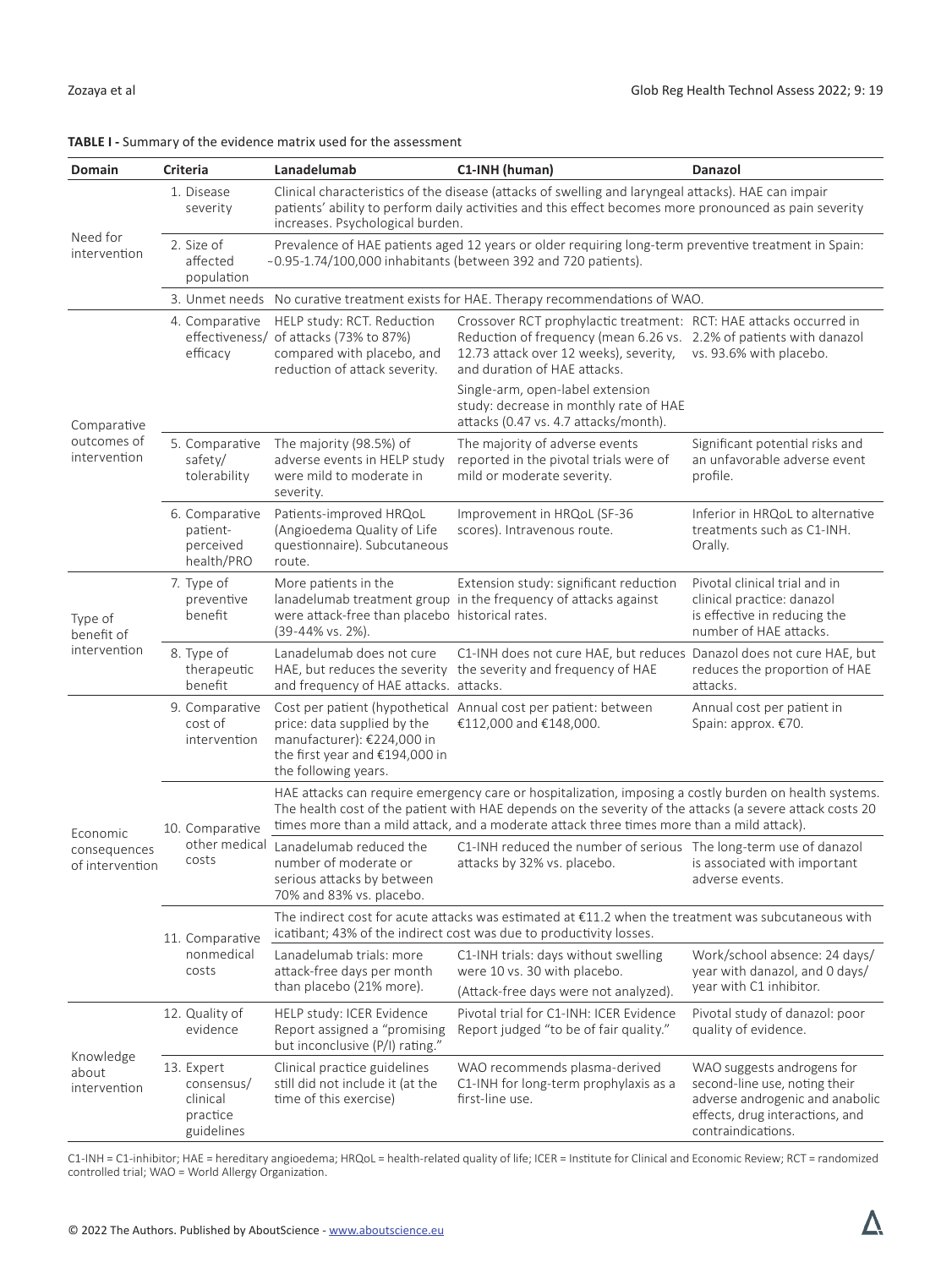other MCDA studies (22,36), which reinforces the importance of training experts on MCDA before carrying out the project. (4) At the time of the study, the availability of some pieces of evidence for the three treatments evaluated was limited. For certain aspects of the evaluation, lack of relevant or upto-date evidence (e.g., guidelines) may have affected the assessments. (5) We have not taken into account the qualitative criteria proposed by EVIDEM, which are much more subjective and complicated to score, but could help to better understand the ethical value of treatments. (6) We did not take into account the potential differences in the randomized controlled trial study samples.

# **Conclusions**

The MCDA methodology allowed for a detailed analysis and discussion of the overall value of lanadelumab in HAE prophylactic treatment in a systematic, objective, and transparent way. The exercise also permitted a multidisciplinary group of Spanish patients, clinicians, and decision-makers to identify and express what matters to them in this scenario, considering a wide range of factors that may impact the decision. Lanadelumab was perceived as a highly valued intervention when compared with the C1-INH and danazol, in all evaluated criteria, except for its cost.

## **Abbreviations (alphabetical order)**

AEMPS = Spanish Medicines Agency (*Agencia Española de Medicamentos y Productos Sanitarios*); C1-INH = C1-inhibitor; CPG = clinical practice guidelines; DRS = direct rating scale; EMA = European Medicines Agency; EVIDEM = Evidence and Value: Impact on Decision-Making; HAE = hereditary angioedema; HPA = hierarchical point allocation; HRQoL = healthrelated quality of life; LTP therapy = long-term prophylactic therapy; MCDA = multicriteria decision analysis; ORPH-VAL = European Working Group for Value Assessment and Funding Processes in Rare Diseases; PRO = patient-reported outcome; RCT = randomized controlled trial; SD = standard deviation.

## **Disclosures**

Competing interests: **TC** has received grant research support and/or speaker/consultancy fees from BioCryst, CSL-Behring, Novartis, Octapharma, Pharming NV, and Takeda; has received funding to attend conferences/educational events from CSL Behring, Novartis, and Takeda; is/has been a clinical trial/registry investigator for Biocryst, CSL Behring, Novartis, Pharming NV, and Takeda and is a researcher from the IdiPaz program to promote research activities. **EGN** has received grant research support and/or speaker/consultancy fees and/ or scientific meeting coverage from Alnylam, Biomarin, Genzyme, Takeda, and UCB. **PG** has received speaker/consultancy fees from Takeda and Roxall. **TGQ, MAG, RJ, JLPA,** and **ARC** received funding from Takeda related to the hours dedicated to this project. **NZ** and **AH** work for Weber and Weber Foundation, consulting companies which have received funding from Takeda to develop this project.

Funding: Takeda Pharmaceutical Company Limited funded the development of this study. The funding body had no role in the design of the study, collection, analysis, and interpretation of data, nor in writing the manuscript.

Author´s contribution: **AH** and **NZ** have been responsible for the conceptualization and design of the work. **TC, TGQ, PG, MAG, RJ, JLPA, EGN, ARC** have generated the data. **NZ** has analyzed and interpreted the data, as well as developed the draft of this manuscript. All authors have reviewed and approved this manuscript. Availability of data and material: The datasets used and analyzed during the current study are available from the corresponding author on reasonable request. Ethics approval and consent to participate: Not applicable.

Consent for publication: Not applicable.

#### **References**

- 1. Godman B, Malmström RE, Diogene E, et al. Are new models needed to optimize the utilization of new medicines to sustain healthcare systems? Expert Rev Clin Pharmacol. 2015;8(1):77-94. [CrossRef](https://doi.org/10.1586/17512433.2015.990380) [PubMed](https://pubmed.ncbi.nlm.nih.gov/25487078/)
- 2. Nicod E, Whittal A, Drummond M, Facey K. Are supplemental appraisal/reimbursement processes needed for rare disease treatments? An international comparison of country approaches. Orphanet J Rare Dis. 2020;15(1):189. [CrossRef](https://doi.org/10.1186/s13023-020-01462-0) [PubMed](https://pubmed.ncbi.nlm.nih.gov/32690107/)
- 3. Picavet E, Cassiman D, Hollak CE, Maertens JA, Simoens S. Clinical evidence for orphan medicinal products – a cause for concern? Orphanet J Rare Dis. 2013;8(1):164. [CrossRef](https://doi.org/10.1186/1750-1172-8-164) [PubMed](https://www.ncbi.nlm.nih.gov/pubmed/24131572)
- 4. Picavet E, Morel T, Cassiman D, Simoens S. Shining a light in the black box of orphan drug pricing. Orphanet J Rare Dis. 2014;9(1):62. [CrossRef](https://doi.org/10.1186/1750-1172-9-62) [PubMed](https://www.ncbi.nlm.nih.gov/pubmed/24767472)
- 5. Iskrov G, Miteva-Katrandzhieva T, Stefanov R. Multi-criteria decision analysis for assessment and appraisal of orphan drugs. Front Public Health [Internet]. 2016;4:214. [Accessed February 2017) [CrossRef](https://doi.org/10.3389/fpubh.2016.00214)
- 6. Simoens S. Health technologies for rare diseases: does conventional HTA still apply? Expert Rev Pharmacoecon Outcomes Res. 2014;14(3):315-317. [CrossRef](https://doi.org/10.1586/14737167.2014.906903) [PubMed](https://www.ncbi.nlm.nih.gov/pubmed/24702042)
- 7. Annemans L, Aymé S, Le Cam Y, et al. Recommendations from the European Working Group for Value Assessment and Funding Processes in Rare Diseases (ORPH-VAL). Orphanet J Rare Dis. 2017;12:50. [CrossRef](https://doi.org/10.1186/s13023-017-0601-9)
- Schlander M, Garattini S, Kolominsky-Rabas P, et al. Determining the value of medical technologies to treat ultra-rare disorders: a consensus statement. [J Mark Access Health](https://www.ncbi.nlm.nih.gov/pmc/articles/PMC5087264/)  [Policy.](https://www.ncbi.nlm.nih.gov/pmc/articles/PMC5087264/) 2016;4:33039. [PubMed](https://pubmed.ncbi.nlm.nih.gov/27857828/) [CrossRef](https://doi.org/10.3402/jmahp.v4.33039)
- 9. Badia X, Chugani D, Abad MR, et al. Development and validation of an MCDA framework for evaluation and decisionmaking of orphan drugs in Spain. Expert Opin Orphan Drugs. 2019;7(7-8):363-372. [CrossRef](https://doi.org/10.1080/21678707.2019.1652163)
- 10. Drake JI, de Hart JCT, Monleón C, Toro W, Valentim J. Utilization of multiple-criteria decision analysis (MCDA) to support healthcare decision-making FIFARMA, 2016. J Mark Access Health Policy. 2017;5(1):1360545. [CrossRef](https://doi.org/10.1080/20016689.2017.1360545) [PubMed](https://www.ncbi.nlm.nih.gov/pubmed/29081919)
- 11. Wagner M, Khoury H, Bennetts L, et al. Appraising the holistic value of lenvatinib for radio-iodine refractory differentiated thyroid cancer: a multi-country study applying pragmatic MCDA. BMC Cancer. 2017;17(1):272. [CrossRef](https://doi.org/10.1186/s12885-017-3258-9) [PubMed](https://www.ncbi.nlm.nih.gov/pubmed/28412971)
- 12. Guarga L, Badia X, Obach M, et al. Implementing reflective multicriteria decision analysis (MCDA) to assess orphan drugs value in the Catalan Health Service (CatSalut). Orphanet J Rare Dis. 2019;14(1):157. [CrossRef](https://doi.org/10.1186/s13023-019-1121-6) [PubMed](https://www.ncbi.nlm.nih.gov/pubmed/31248421)
- 13. Wagner M, Samaha D, Cuervo J, et al. Applying reflective multicriteria decision analysis (MCDA) to patient-clinician shared decision-making on the management of gastroenteropancreatic neuroendocrine tumors (GEP-NET) in the Spanish con-text. Adv Ther. 2018;35(8):1215-1231. [CrossRef](https://doi.org/10.1007/s12325-018-0745-6) [PubMed](https://www.ncbi.nlm.nih.gov/pubmed/29987525)
- 14. Jiménez A, Ais A, Beaudet A, Gil A. Determining the value contribution of selexipag for the treatment of pulmonary arterial hypertension (PAH) in Spain using reflective multicriteria decision analysis (MCDA). Orphanet J Rare Dis. 2018;13:220. [CrossRef](https://doi.org/10.1186/s13023-018-0966-4) [PubMed](https://pubmed.ncbi.nlm.nih.gov/30526673/)